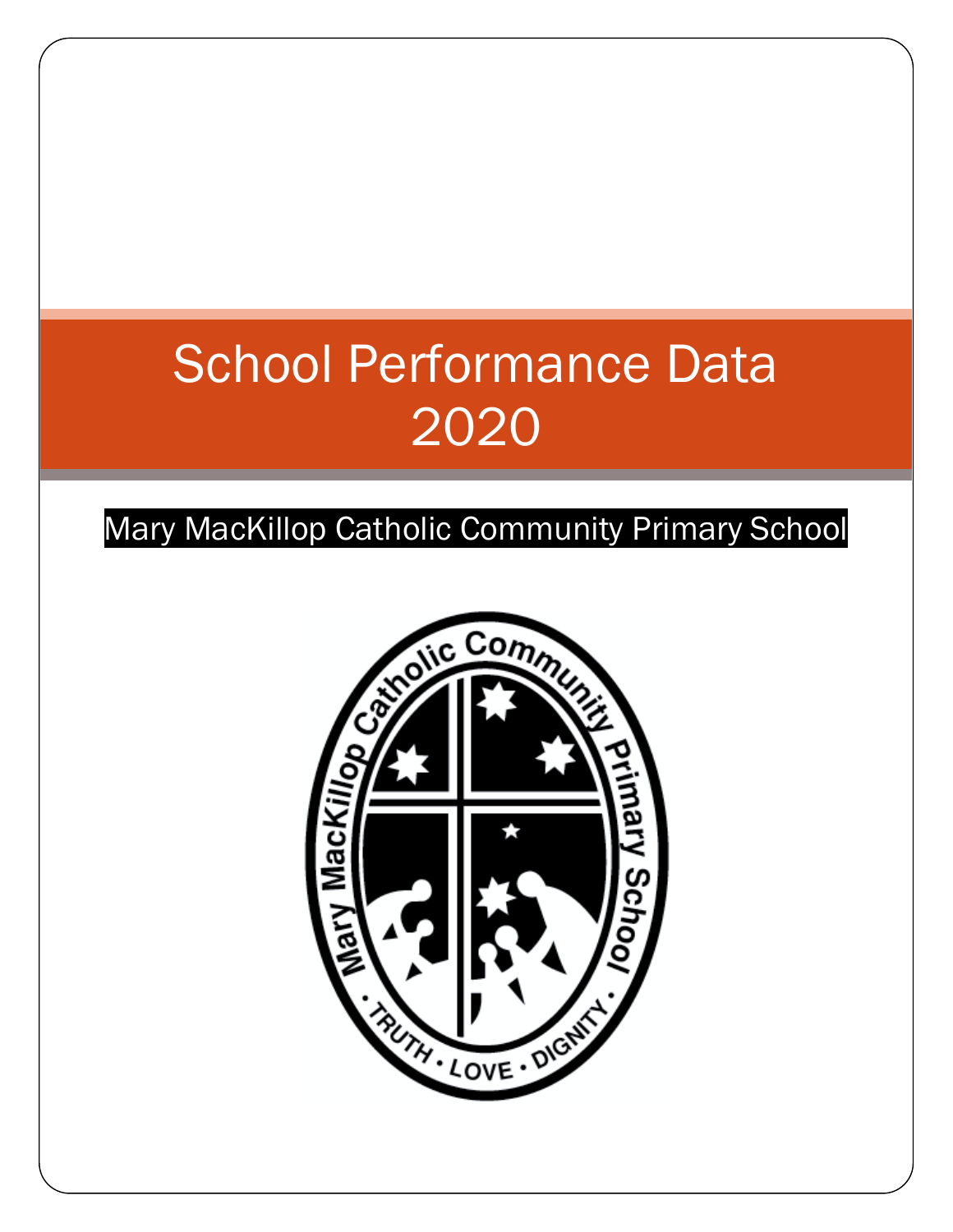## **School Performance Data 2020**

#### **Mary MacKillop Catholic Community Primary School**

#### **Purpose**

The information within this document has been prepared as a requirement of the Federal Government and pertains to the 2020 calendar year.

#### **PROFESSIONAL ENGAGEMENT**

#### *Contextual Information*

Mary MacKillop Catholic Community Primary School, as a growing faith Community, seeks to be enlivened by Christ to live in truth, love and dignity. We have a strong association with our parish community and base our philosophy on the model of the Most Blessed Mary MacKillop.

Mary MacKillop CCPS is a double stream, co-educational Catholic primary school catering for students from Kindy to Year Six. In our St Joseph's Centre, we cater for students with special needs. Teaching staff have a strong focus on Literacy and Numeracy skills and are expected to stay abreast with current educational pedagogy.

#### *Teacher Standards & Qualifications*

In 2020, Mary MacKillop Catholic Community Primary School employed 65 staff. Of the 65 staff members 33 are teaching staff. The qualifications held by teachers are:

- 2 Master of Education
- 24 Bachelor of Education
- 3 Diploma of Teaching
- 4 Grad Diploma in Education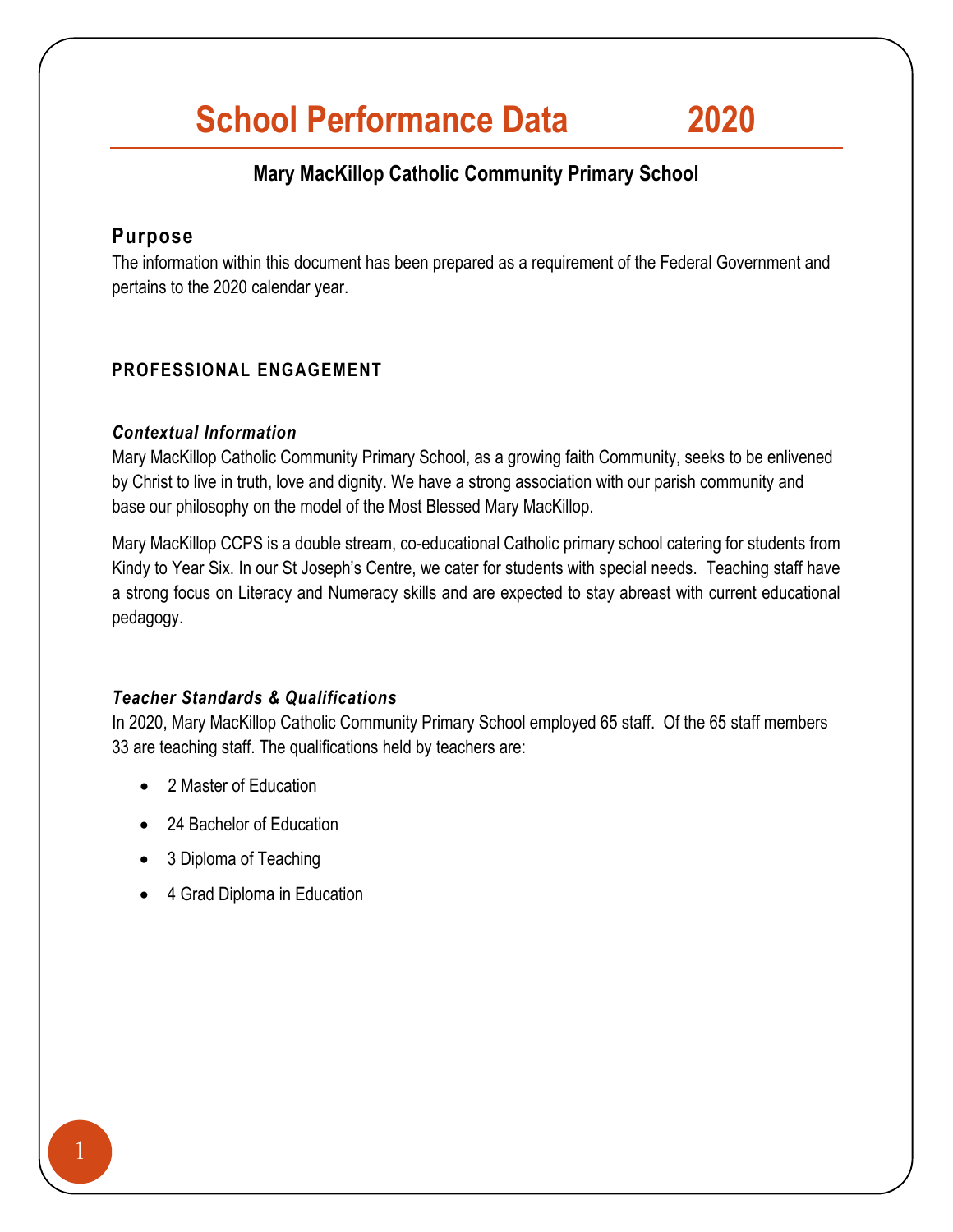#### *Workforce Composition*

|                               | <b>Teaching Staff</b> | <b>Education</b><br><b>Assistants</b> | Non-Teaching |
|-------------------------------|-----------------------|---------------------------------------|--------------|
| <b>Total</b><br><b>Number</b> | 33                    | 23                                    | 11           |
| Number of<br><b>Males</b>     | 2                     | 0                                     | 3            |
| Number of<br><b>Females</b>   | 31                    | 23                                    | 8            |
| Number of<br>Indigenous       |                       |                                       |              |

#### **Student Outcomes**

#### *Student Attendance*

Each student from Pre Primary – Year 6 attended school at a rate of 91.92%

Compulsory Pre Primary – Year 6 = 450 students

Full Year = 188 days

#### **Attendance Rates for Each Year Level**

| <b>YEAR</b><br><b>LEVEL</b> | PERCENTAGE OF DAYS ATTENDED |
|-----------------------------|-----------------------------|
| <b>PP</b>                   | 90.01                       |
| 1                           | 91.13                       |
| $\overline{2}$              | 93.53                       |
| 3                           | 93.00                       |
| 4                           | 93.07                       |
| 5                           | 91.01                       |
| $6\phantom{1}$              | 91.74                       |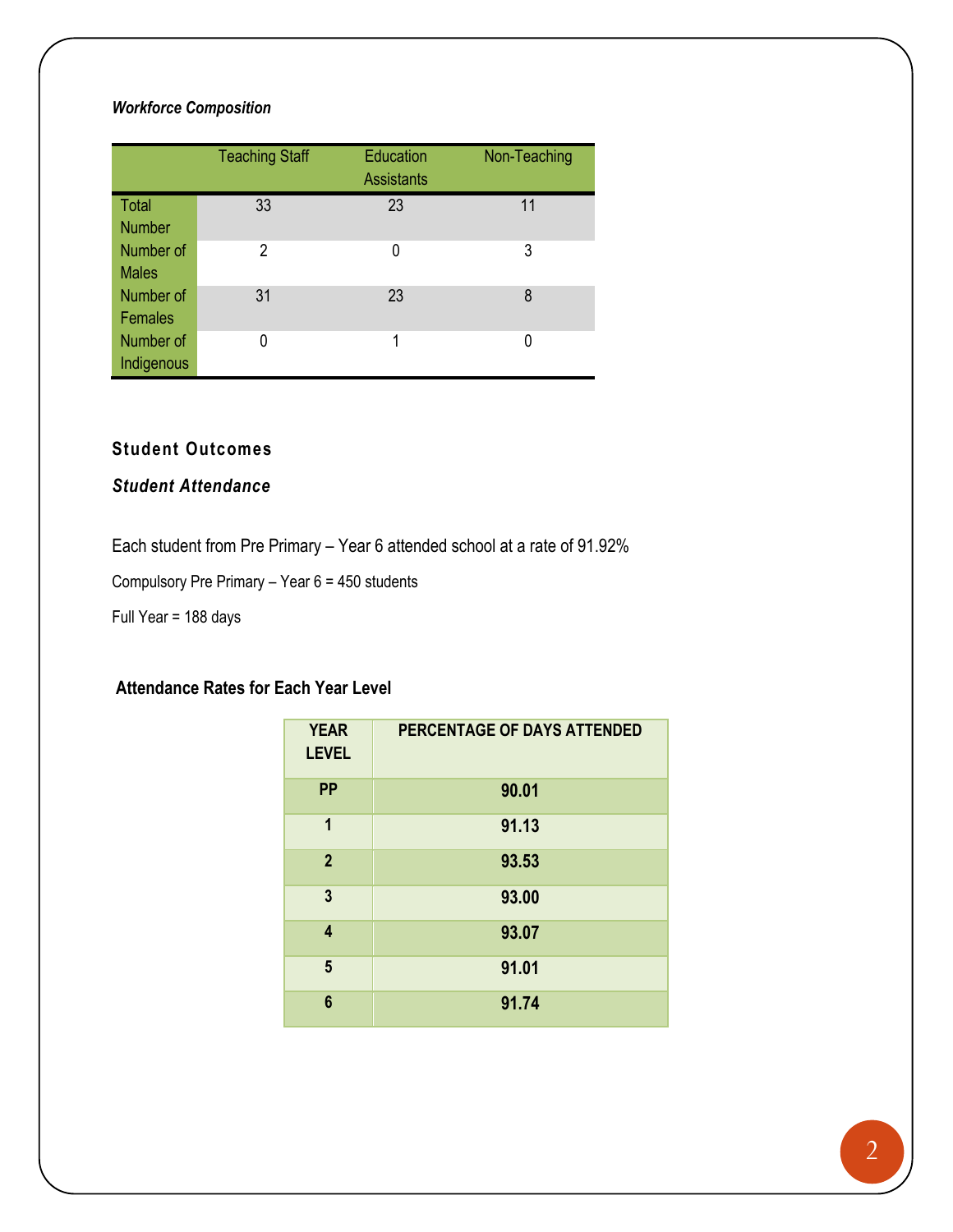#### **Non-attendance Policy MMCCPS**

It is compulsory for all children enrolled at MMCCPS in Pre Primary – Year 6 to attend all timetabled schooldays throughout the year. Should attendance not be possible, due to illness or prior commitment, a note from the parent or legal guardian, explaining the absence, must be handed to the class teacher immediately upon return to school. Parents may request permission from the school principal for an extended absence from school, for such activities as extended/extra family holidays. This requires a parent or legal guardian making the request in writing and forwarding this to the principal well prior to the intended absence. In the event a child does not produce a note to sufficiently explain an absence or if the class teacher is not convinced of the authenticity of the note, parents or guardians will be contacted by the school.

#### **NAPLAN Data Analysis**

#### **OVERVIEW:**

Due to the COVID-19 pandemic, NAPLAN assessments were not administered in 2020, therefore no data is presented in this report.

#### **COMMUNITY SATISFACTION**

The school uses a range of different approaches to determine school satisfaction including surveys, focus groups, various meetings for parents and staff, opportunities for a student voice through school leadership groups and via P and F for decision making regarding spending of school resources for student use.

The response from the written communication received from school members displays a great deal of satisfaction with the school and its structures and that parents are given a variety of opportunities for their voice to be heard and acted on regarding the school and how it meets the needs of the community.

The school completed a school climate survey in 2019, which included feedback from students, teachers and parents.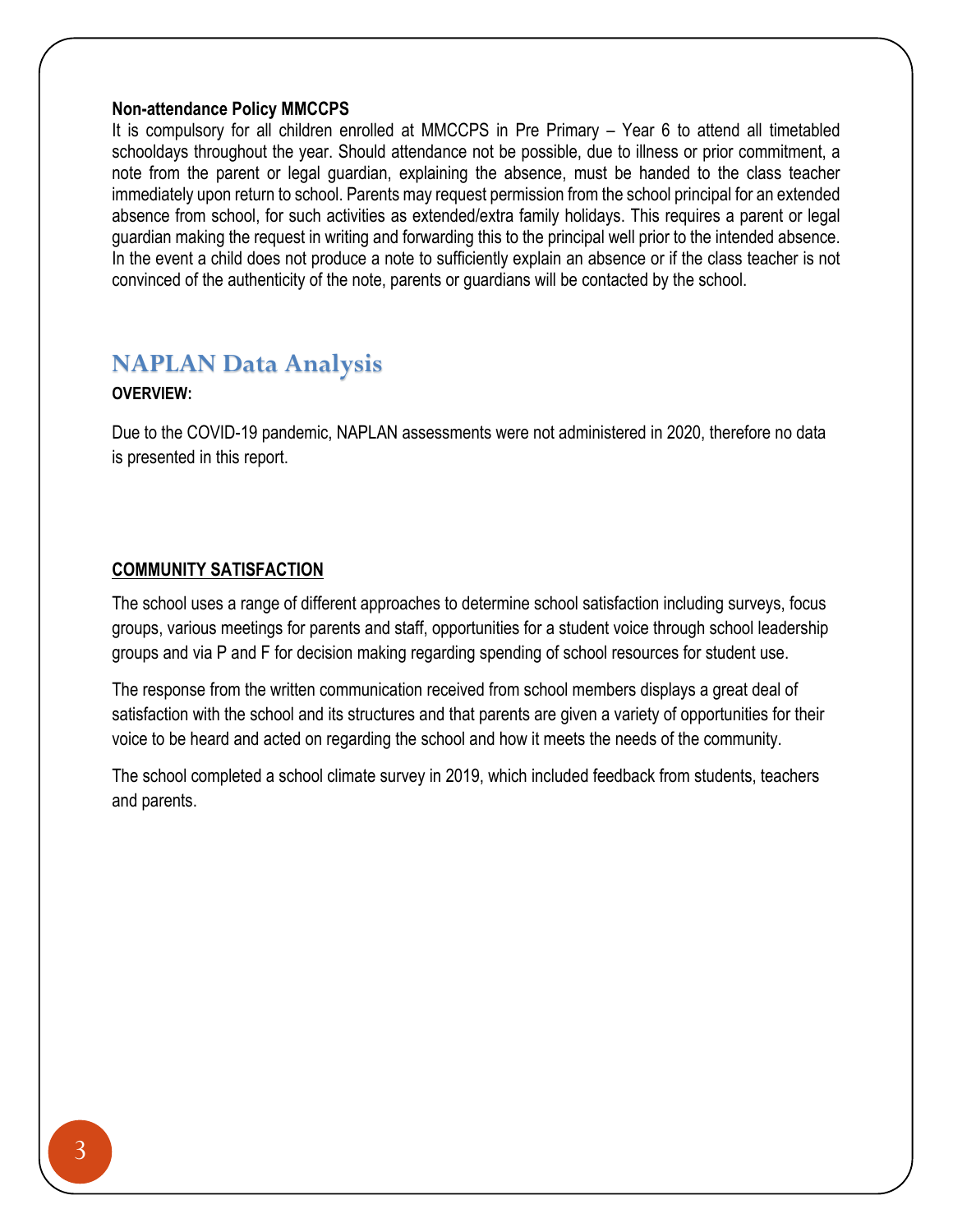#### *Post School Destinations*

### **Table Showing Year Six Students' Destinations in 2021**

| <b>SCHOOL</b>                                         | No. CATHOLIC<br><b>STUDENTS</b> | <b>No. NON CATHOLIC</b><br><b>STUDENTS</b> |
|-------------------------------------------------------|---------------------------------|--------------------------------------------|
| Ashdale Secondary College                             | $\boldsymbol{2}$                | 0                                          |
| <b>Ballajura Community College</b>                    | $\mathbf{1}$                    | $\mathbf{1}$                               |
| Chisholm College                                      | 24                              | $\overline{\mathbf{4}}$                    |
| Durham Road School                                    | $\mathbf{1}$                    | $\boldsymbol{\theta}$                      |
| Governor Stirling Senior High<br>School               | $\mathbf{1}$                    | 0                                          |
| Hampton Senior High School                            | $\boldsymbol{\theta}$           | $\mathbf{1}$                               |
| Holy Cross                                            | 1                               | 0                                          |
| John Curtain College of the<br>Arts                   | 1                               | $\boldsymbol{\theta}$                      |
| John Septimus Roe Anglican<br><b>Community School</b> | 0                               | $\mathbf{1}$                               |
| <b>Mercy College</b>                                  | 15                              | $\boldsymbol{9}$                           |
| Perth Modern School                                   | 1                               | 0                                          |
| <b>Servite College</b>                                | 6                               | $\overline{2}$                             |
| St Andrew's Grammar                                   | 1                               | 0                                          |
| <b>Trinity College East Perth</b>                     | $\mathbf{1}$                    | $\boldsymbol{\theta}$                      |
| Unknown                                               | 1                               | 0                                          |
| <b>Warwick Senior High School</b>                     | $\boldsymbol{0}$                | $\mathbf{1}$                               |

For any further information, please refer to the MySchool Website www.**[myschool](http://www.myschool.edu.au/)**.edu.au